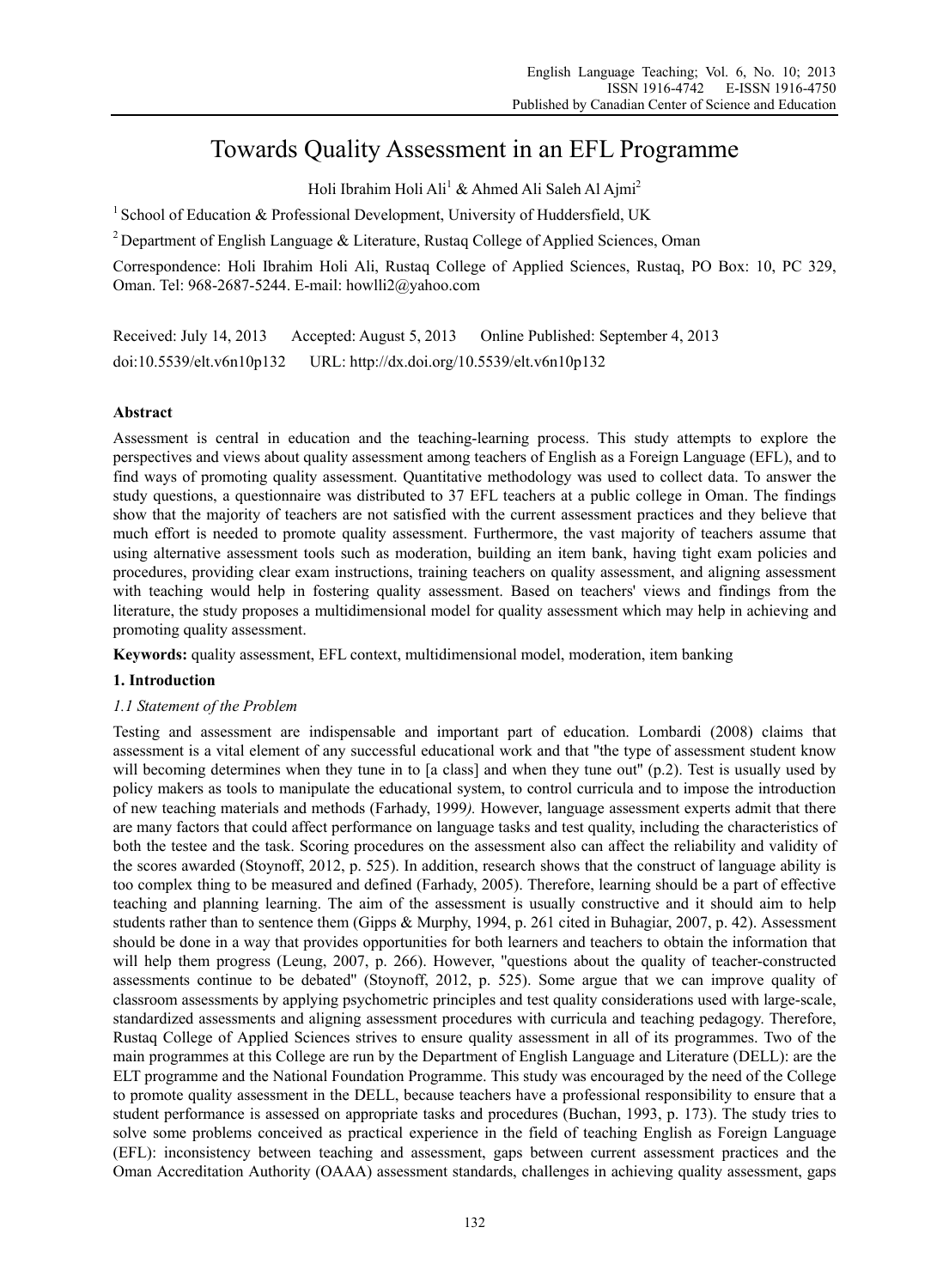between quality assessment and current assessment practices, and students' complaints about assessment strategies. The Study aims to support the requirements of Rustaq College of Applied Sciences in order to pass its potential quality audit in November 2013. ''Assessment that involves teachers in making subjective decisions of quality of a response is usually considered to have a low reliability'' (Adie, 2012, p.224). Teachers seem to have different views and knowledge about quality assessment and how quality assessment can be fostered or achieved within the College. Stoynoff (2012) claims that teachers' assessment knowledge, abilities, and beliefs affect their assessment practices and this paper attempts to explore their beliefs about quality assessment which might have implications for their current and future practices. Moreover, there is a paucity of data about quality assessment within the region in general and Oman in particular.

## *1.2 Significance of the Study*

Language assessment is believed to involve highly abstract theoretical conceptualization about the nature of the language to be measured and the way in which the outcomes of measurement should be interpreted (Farhady, 2005, p. 161).Therefore, the current study is significant due to the fact that it attempts topropose a multi-dimensional model for quality assessment which would help the DELL improve its assessment practices by using suitable measurement tools and exam procedures. Moreover, it is the first study of its type to be devoted to quality assessment in this particular context.

# *1.3 Objectives of the Study*

The main objectives of the study are: to explore teachers' views about what constitutes quality assessment; to investigate teachers' views about the current assessment practices; to discover the challenges; and to suggest possible strategies and a model for promoting quality assessment at Rustaq College of Applied Sciences and in the DELL in particular.

#### *1.4 Research Questions*

- 1) What constitutes quality assessment?
- 2) What are the teachers' views about the current assessment practices?
- 3) What are the challenges for implementing quality assessment?
- 4) How can quality assessment be achieved?

#### *1.5 Context of the Study*

This study was conducted at Rustaq College of Applied Sciences which is located in Rustaq, South Batinah in the sultanate of Oman. This College used to be the 'College of Education', which offered bachelor degrees in education and other subjects such as Islamic Studies, Math, Arabic Studies, Physics, Geography, and History. In 2007 it was converted to the College of Applied Sciences, which affiliated with the ministry of higher education. Currently, it offers diploma and bachelor degrees in Information Technology (IT); International Business Administration (IBA); and English Language and Education (B.Ed). It is worth mentioning that the foundation English language exams are national exams and they are prepared and run centrally by the ministry, but ELT exams are prepared by the College staff and they undergo a review process which is usually carried out by recently established independent exam review committee. Therefore, this study strives to discover what teachers think about their current assessment practices, what constitutes quality assessment, and how quality assessment can be promoted within the College and the DELL in particular. ''Assessment should be used to maximize learning services for all students rather than to legitimize minimal learning services for many of them'' (Buhagiar, 2007, p. 47). This can only be promoted through quality assessment and teaching.

#### *1.6 Oman Academic Accreditation Authority (OAAA) Views on Assessment*

This study is motivated and informed by (OAAA) policies and stipulations for the quality control of teaching, learning and assessment in higher education in Oman. The (QAAA) was established by Royal Degree No 74/2001 and is a member of the International Network for Quality Assurance Agencies in Higher Education .Its responsibilities include external quality assurance and quality enhancement of Higher Education Institutions (HEIs). Based on the rules, the HEIs provide the OAAA with the information which required assisting this authority in performing its job. The OAAA has established a Quality Audit process to provide a level of assurance to the public and constructive feedback to the HEIs. The OAAA is structured and organised around three main parts. First is a board of 10 members who are appointed by Royal Decree and have governance responsibilities for the OAAA (see Quality Audit Manual-Institutional Accreditation, 2008). The OAAA advises the National Foundation Programme (NFP) in Oman to follow certain procedures and practices regarding assessment as outlined in the Oman Academic Standards for General Foundation Programmes. Upon their entry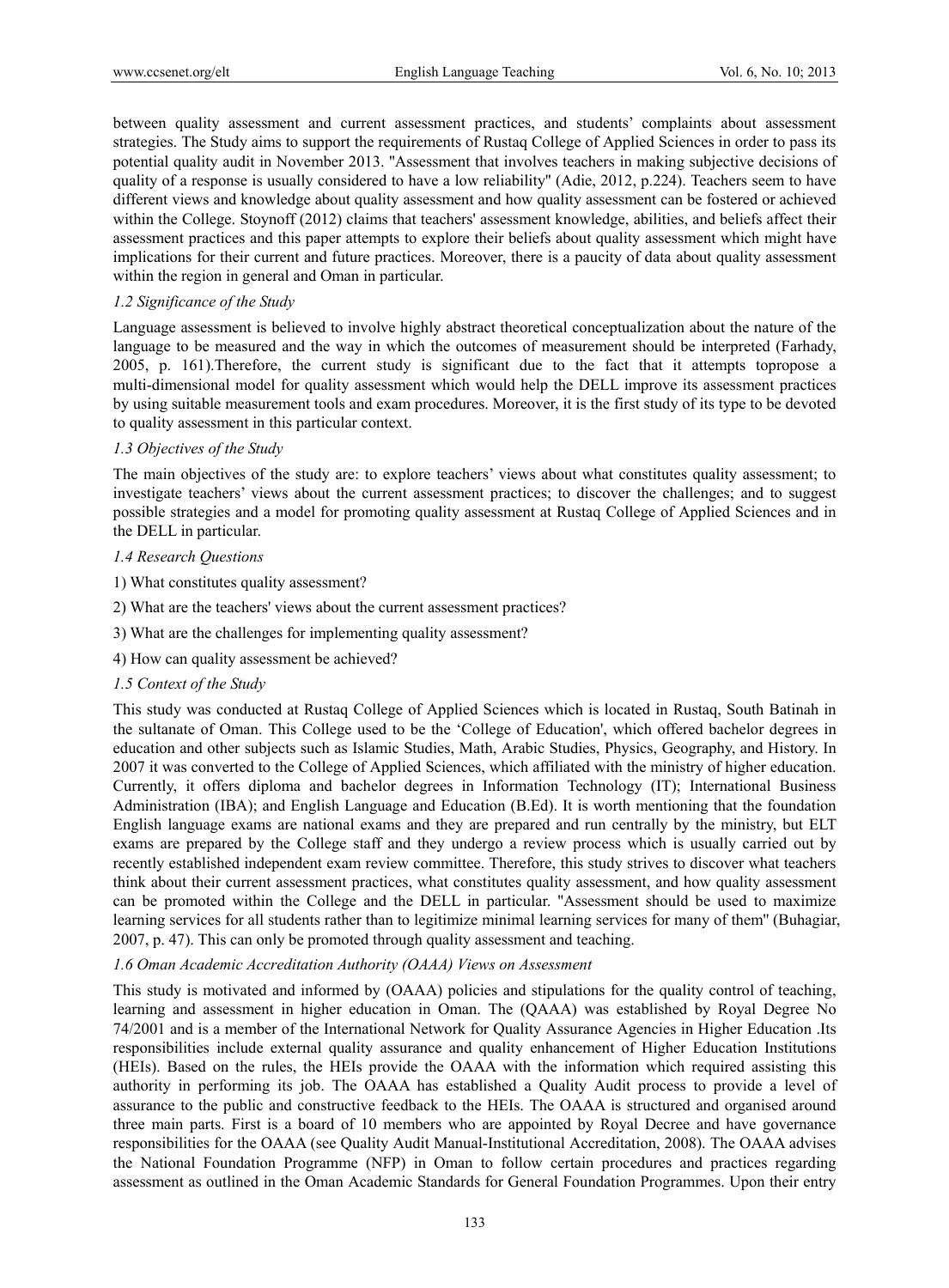to College, students are given some form of needs analysis, which consists of a written test, interview, and/or self-evaluation questionnaire. Regarding the assessment students during the NFP, OAAA maintains that variety of formative and summative assessment methods should be used. These include: standardised tests/quizzes, comprehensive exams, observations, portfolios, research projects, oral presentations and evaluation of post-programme success. Table 1 shows the inductive assessment schedule for English language learning outcome as set in the Oman Academic Standards for General Foundation Programmes (p. 12).

|  | Table 1. Inductive assessment schedule for English language learning outcome |  |  |  |
|--|------------------------------------------------------------------------------|--|--|--|
|  |                                                                              |  |  |  |

| Learning outcome                                                                                                                                                                                                            | Teacher<br>observation | Project Presentation | Class test |
|-----------------------------------------------------------------------------------------------------------------------------------------------------------------------------------------------------------------------------|------------------------|----------------------|------------|
| Actively participate in a discussion on a topic relevant<br>to their studies by asking questions, agreeing/<br>disagreeing, asking for clarification, sharing<br>information, expressing and asking for opinions.           |                        |                      |            |
| Paraphrase information (orally or in writing) from a<br>written or spoken text or from graphically presented<br>data.                                                                                                       |                        |                      |            |
| Prepare and deliver a talk of at least 5 minutes. Use<br>library resources, speak clearly and confidently, make<br>eye contact and use body language to support the<br>delivery of ideas. Respond confidently to questions. |                        |                      |            |
| Write texts of a minimum of 250 words, showing<br>control of layout, organisation, punctuation, spelling,<br>sentence structure, grammar and vocabulary.                                                                    |                        |                      |            |

It is worth highlighting that the OAAA describes a good assessment practice as one which focuses on benchmarking, double marking of assignments, and inviting external assessors to moderate exam papers before and after examination. It also underlines the paramount importance of a transparent and consistent mechanism for providing feedback through advising sessions and written assessment. After all, if the students are not able to pass the NFP, they are granted some time to undergo an alternative assessment. This alternative assessment, according to the Oman Academic Standards for General Foundation Programmes, could be an International English Language Testing System (IELTS) band 5 (with none of the four skills below 4.5) or a Test of English as a Foreign Language (TOEFL) score of 500. Therefore, the proposed multidimensional model attempts to take into consideration the of the Oman Academic Standards for General Foundation Programmes as well as quality assessment principles across disciplines for use in promoting quality assessment practices for both the ELT teacher training programme and the NFP.

# *1.7 Types of Assessment Used at Rustaq College of Applied Sciences*

Two types of assessment are used in DELL at Rustaq College of Applied Sciences (Rustaq CAS). The first is formative assessment which is, according to Brown (2004), "evaluating students in the process of forming their competencies and skills with the goal of helping them to continue that growth process" (p. 6). Examples of formative assessment at Rustaq CAS are quizzes, presentations, individual and group projects, classroom participation, and midterm exam. The other type of assessment used at Rustaq CAS is summative assessment. Brown (2004) points out that this type of assessment "aims to measure, or summarise, what a student has grasped, and typically occurs at the end of a course or unit of instruction" (p. 6). Examples of this type of assessment at Rustaq CAS are final exams and projects. However, more efforts need to be exerted to improve assessment practices in order to shape quality learning and teaching. Therefore, investigating teachers' views and beliefs about quality assessment could help by providing insights into quality assessment practices.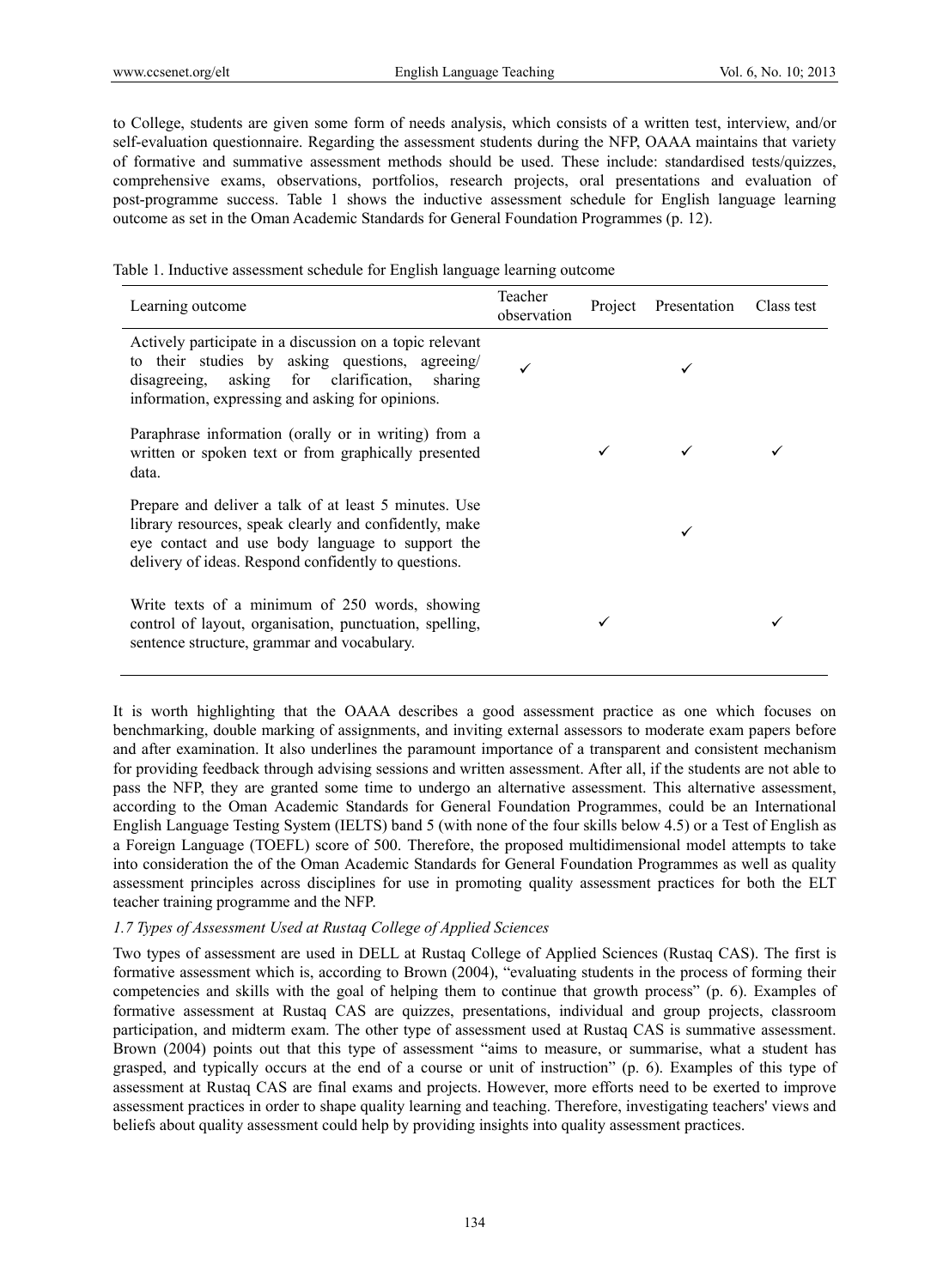## **2. Theoretical Considerations**

#### *2.1 Strategies towards Quality Assessment*

There are many purposes and uses for assessment. Gipps and Stobart (1993) identify six uses of assessment which are: screening, diagnosis, record keeping, feedback, certification, and selection. Screening refers to the process of testing students at the entrance level, to identify who needs special help. Diagnosis serves to discover students' strengths and weakness. Record keeping means that assessment records can be used to help students transfer from one school to another. Assessment can provide feedback about the progress of individual students, and the success of teachers' and schools. Assessment can be used for certification purposes, indicating a learner's competence in a particular subject or field. Finally, assessment can be used to select students into different institutions and streams for further education (Buhagiar, 2007, p. 46). All of these purposes can be achieved through quality assessment. Quality assessment depends mostly on the impact of assessment on learning rather than the accuracy of assessment (Broadfoot, 1996, cited in Buhagiar, 2007). According to Buhagiar (2007) the qualities of a trustworthy assessment include: (a) credibility, which comes from regular ongoing assessment in the classroom, and the inclusion of parents in the assessment dialogue; (b) transferability, which demands the assessor to specify the context in which a particular achievement is demonstrated, so that others may judge whether this is transferable to the other contexts; (c) dependability, which makes the assessment process open to scrutiny, and subject to an audit process of quality control; and (d) authenticity, depends on the extent to which the relevant constructs are fairly and adequately covered in the assessment (p. 44). The DELL faces a number of challenges with regard to quality assessment procedures and implementation. Stoynoff (2012) asserts that the ''most vexing issues in classroom-based assessment has to do with the quality of assessment procedures" (p. 530) These challenges can be summarized as a number of lack or deficiencies of efficient training about quality assessment, on the part of teaches, of an exam review committee, of comprehensive moderation, of tight exam policies and procedures, of item banking, of attention to validity and reliability issues, and of clear assessment standards for the ELT programme. Overcoming such challenges involves two main obstacles. One is time constrain and the other is teachers' personal conflicting views about what constitutes quality assessment. The DELL also faces difficulty in assuring a nexus between assessment and the learning and teaching process: that is, a means of meeting all the above mentioned points and the assessment standards set by the OAAA. Stoynoff (2012) recommends that teachers need to attain and sustain sufficient expertise in assessment to fulfill their professional responsibilities and they need to investigate their classroom-based assessment practices and share their findings. Therefore, this study may help in fostering and sustaining quality assessment practices and finding further ways to improve them.

# 2.1.1 Controlling Assessment Quality in the Department of English Language and Literature (DELL)

Controlling assessment quality is not as easy task but it can be done through a variety of approaches. Pennycuick (1991) acknowledges that assessment can be controlled firstly through syllabuses by stating clear learning objectives that will ensure that the candidates are being assessed on the same objectives. Secondly, indicating the weighting for practical work, oral work, project and other requirements or over the syllabus content as a whole, as well as any rules should not be complicated for teachers and students to implement. Thirdly, standardisation of assessment items and item banking can improve assessment quality and aid comparability of results. Fourthly, recording and reporting procedures need to be standardized not only for the sake of comparability but also to ensure administrative efficiency, such as using both numerical and grade marks. Finally, in-service training for teachers on issues such as marking, moderation, how to use item banks, how to ensure the reliability of individual marks as well as comparability across parallel sections and classes, and how to write a good test could help in achieving the desired results and promoting quality assessment. There are number of procedures which have been identified for attaining quality assessment, such as moderation, establishing an exam review committee, establishing reliability and validity, train teachers on quality assessment, having tight exam policies and procedures, providing clear exam instructions, building item banks, and using alternative assessment, etc.

### 2.1.2 Moderation

Moderation is used to enhance quality assessment. ''Moderation is a key for developing consistency and comparability of assessment judgements across different teachers, classes, and schools'' (Maxwell 2002; Matters, 2005 cited in Wyatt-Smith et.al, 2010, p.61). Moderation is important because teachers and students usually have different interpretation of standards and it is possible for a teacher to have different interpretation of the same standards in different context (Sadler, 2009, cited in Connolly et al., 2012, p.596). Consistency in teacher judegments can be achieved when teachers agree on the standard or grade awarded to a student's task (Sadler, 2009, cited in Connolly et al., 2012, p.597). Buchman (1993) claims that when teachers serve as moderators they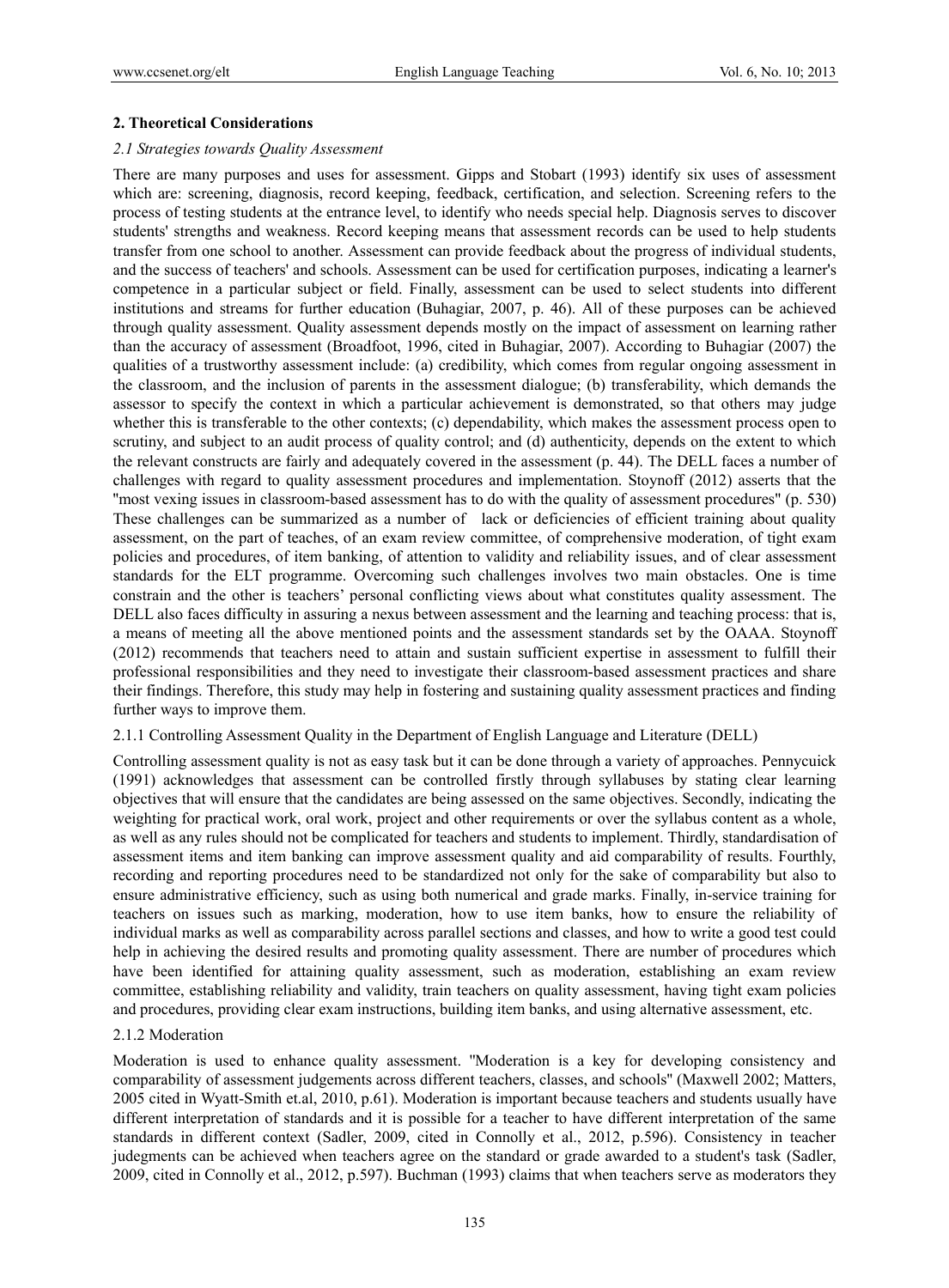have the opportunity to broaden their perspectives and gain a greater perception of examination procedures, and this enhances their professional judgement (p.176). Moderation involves processes of consultation, negotiation and application of standards to achieve consensus or agreement (Klenowski and Adie, 2009, cited in Connolly, 2012, p.597). Moderation helps teachers form new understandings and develop shared meanings through negotiation of standards with other teachers (Adie, 2012). Additionally, moderation as judgement practice is central and it involves opportunities for teachers to share their judgements with their colleagues when they grade their students (Wyatt-Smith et.al, 2010, p. 61). Difference in the marks awarded to candidates in different institutions may depend on factors other than the difference between the examinees. Such factors involve things such as difference in the assessment items used, in the conditions under which assessment takes place, and in marking standards and criteria (Pennycuick, 1991). Therefore, moderation can be used to help teachers deal with these issues in an effective manner by making adjustment to the marks and grades. There are three methods of moderation commonly used: statistical, inspection and consensus. Statistical moderation is the most common: it involves an external examination which is used as a reference test and coursework and continuous assessment marks are scaled to fit the examination marks. The main advantage of the statistical method is its practicality and simplicity. Moderation by inspection is a method in which an external moderator is appointed, and he or she is in charge of ensuring comparability of marks and grades between candidates. Finally, moderation by consensus or social moderation is considered to be a quality assurance process that supports the development of a common understanding of standards (Harlen 1994, Matters 2006; Maxwell; 2006 cited in Aide, 2012). This kind of moderation is usually done by having groups of institutions (6-10 institutions in each group) become responsible for moderation within the group. This type takes place at meetings of representatives from each institution. Samples of students' work and papers, marking schemes and criteria can be discussed and standardized (Maxwell, 2002, Pennycuick, 1991, pp.147-151). There are different procedures for conducing moderation, such as a calibration model in which a facilitator selects samples deemed to be of a certain standard to be used in the calibration process. Teachers grade the samples individually and then compare their judgement. This kind of practice is used in the DELL, particularly in assessing and grading foundation students' papers. This kind of moderation is practical and time-saving and it focuses on establishing a common understanding of the standards in a social context, before marking all of the student papers. Moreover, conferencing is also one of the moderation models by which teachers grades their papers individually and then selects student samples representative of their application or understanding of the qualities of particular letter grades. This kind of moderation enables teachers to share samples and discuss their judgements and the quality of their students' performance. Conferencing encourages teachers to be involved in a professional dialogue with other teachers, but it is time-consuming. Finally, in an expert model teachers grade all student responses and then submit selected samples representative for their application or understanding of the A to E qualities to an expert. After this, consistency in the way the standards are interpreted and applied is assessed, and it is determined whether teachers need to adjust their understanding, and why (Adie et al., 2012, p. 228). This type of moderation is considered an external standards-referenced moderation and has been routinely undertaken in these years as a main means to ensure accountability and to maintain public confidence in teacher judgement (Connolly, 2012, p.595).

In order to bridge the gaps between the current assessment and instruction practices and quality assessment instruction practices, the DELL has established four strategies towards quality assessment. First, an assessment coordinator was assigned. Second, an exam review committee was formed. This committee is responsible for the quality of exams in terms of their content and whether they meet with course objectives or not. Third, there is a movement towards linking and aligning quality assessment with teaching. Fourth, the DELL established new procedures with regard to exam security policies. If all these efforts are used effectively, they will help promote quality assessment within the College in general and in the DELL in particular.

# 2.1.3 Alternative Assessment

Democratic alternative assessment is needed to replace the traditional approaches of teacher assessment (Shohamy, 2001). Alternative assessment is commonly viewed as any non-formal testing method that is intended to achieve that which has been overlooked by formal tests and examinations (Tan, 2012). Alternative assessment is considered as one of the recent approaches to language testing which is supported by a sociocultural view of learning. The most common and frequently used procedures for alternative assessment are portfolios, projects, journals, conferences, observations, interviews and simulations (Stoynoff, 2012). It is believed that this type of assessment uses a variety of assessment procedures, and it is considered a means of sharing responsibility for evaluating task performance and having learners engage in both self-evaluation and peer evaluation of performance. The advantages of alternative assessment are: it is consistent with emerging perspectives on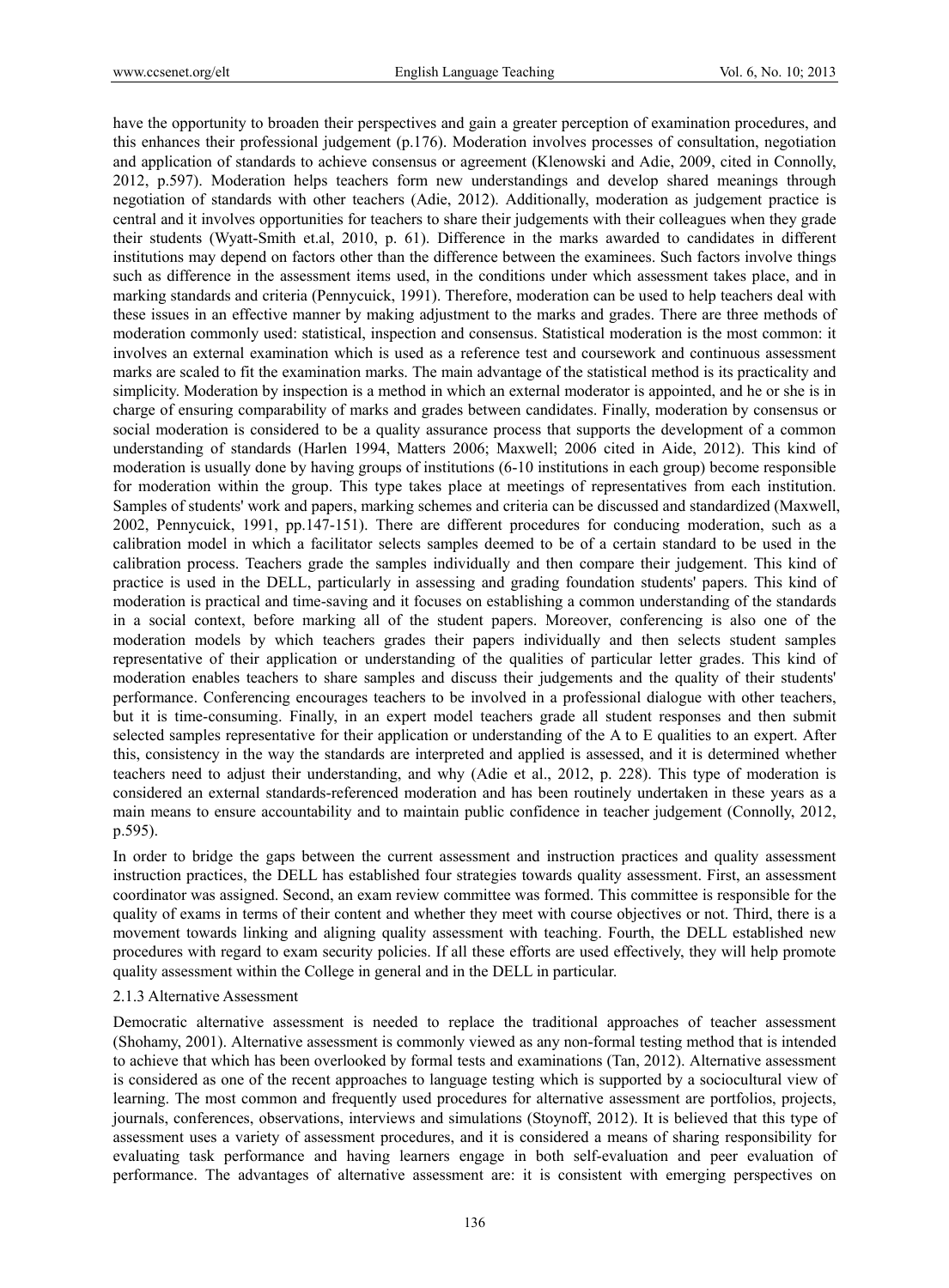teaching and learning which view learning as a developmental, socially constructed, interactive, and reflective process; and it is capable of contributing more information about learners than a single test comprised of selected response items (Fox, 2008 cited in Stoynoff, 2012, p. 528). A new period of classroom-based language assessment is beginning which views teaching, learning and assessment as interconnected and embedded in socially mediated interaction that occurs in contexts of language development and use (Fox, 2008 cited in Stoynoff, 2012, p.529). Moreover, alternative assessment is a participative assessment which can empower students to depend on themselves, and promote learner autonomy (Tan, 2012). Therefore, the DELL has encouraged teachers to use alternative assessment as one of the methods of evaluating teaching and learning and as a tool for promoting quality assessment.

#### 2.1.4 Using Summative, Formative, Dynamic and Authentic Assessments

Assessment is of utmost and central importance in education, and yet there is a lack of uniformity in the relevant literature regarding the definition of terms relating to it. Assessment refers to judgements of students' work (Taras, 2005, p. 466). There are two common ways to carry out assessment, either during the life of the course (formative), or at the end of the course (summative) to provide information about students' learning (Chisga-Negril, 2011, p. 735). Furthermore, formative assessment is used to identify what students have learned, what they have not learned and where they are having difficulty, and this can support the teaching-learning process (Gipps & Murphy, 1994 cited in Buhagiar 2007). According to Crooks (2002 cited in Ali 2011, p.11) summative assessment provides a well-founded, clear and up-to-date picture of students' current capabilities and progress over time and enhancing their development. However, formative assessment deals with how the quality of student responses can be used to improve students' competence (Sadler, 1989). On the other hand, dynamic assessment (DA) is a type of assessment which is a theory-based framework that integrates assessment and instruction by combining the two in a single activity that both diagnoses and develops the learner's ability by providing a key form of support whereby the learner is made aware of his problems and assisted in overcoming these learning problems (Stoynoff, 2012). DA is based on the idea of Vygotsky's Zone of Proximal Development (ZPD) and the belief which supports the importance of the cognitive functions and social interaction in learning. If teachers were trained in using these types of assessment and techniques effectively, linking them to instruction, such methods would definitely lead to quality assessment. Finally, authentic assessment is a type of assessment centered on intellectual tasks that have educational merit, tap into students' cognitive abilities and support the needs of the learner (Wiggins, 1990). Therefore, all types of assessment summative, formative, alternative, dynamic, and authentic should be adopted for the sake of sustaining quality assessment and quality instruction.

#### 2.1.5 Establishing Validity and Reliability

Validity and reliability are important for attaining and promoting quality assessment. There are many types of validity such as face validity which refers to the way the physical appearance of the test corresponds to what it is claimed to measure. Test physical appearance includes quality of paper, quality of font size and type, layout, accuracy. Content validity refers to the way in which the content of the test represents the materials to be tested. Finally, criterion-related validity refers to the correspondence between the results of the test in question and the results obtained from outside criteria. This type of validity is determined by correlating the scores on a newly developed test with scores on an already established test (Farhady, 1986). Elliot (1995, cited in Joyner, 1997) claims that in order to sustain quality assessment teachers need to deal with assessment as a curriculum event by relating the assessment to the content taught in class and the way in which it was taught in class, because assessment will not provide a true indication of student ability. Furthermore, aligning the material taught and tested would help in sustaining the validity and reliability of the assessment tool. The DELL needs to put more effort into validity and reliability issues which could help in promoting quality assessment.

#### 2.1.6 Forming an Exam Review Committee

The processes of pre-establishing exam item writing guidelines and establishing an exam review committee could promote quality assessment (Wallach, 2006). One of the reforms which the DELL has currently witnessed is that of forming an exam review committee. The main job of this committee is to check exam quality in order to sustain and foster quality assessment in all exams and exam practices. The review committee includes the four ELT coordinators in addition to the department assessment coordinators. The prime responsibility of this committee is to review exams by checking them against the stipulated learning outcomes stated in all the course descriptions, correcting typing errors in exams, checking the clarity of the exam instructions and formatting, changing items deemed ambiguous, flawed and irrelevant and giving suggestions for improvement and deletions to the course teacher or coordinator who wrote the questions. The faculty members have the choice of making changes and revisions based on the committee's suggestions and thus they can learn from their mistakes. This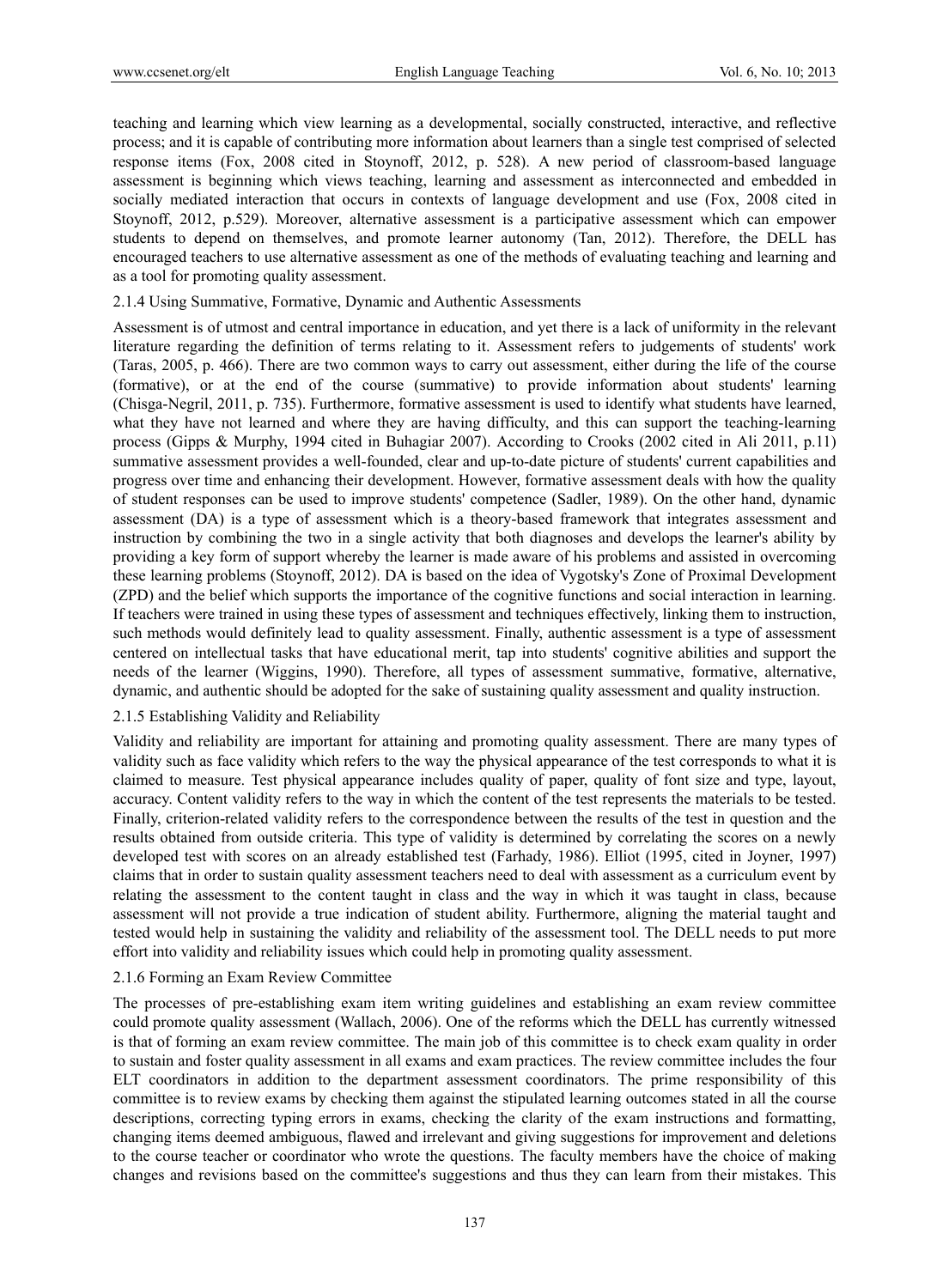kind of review and feedback could help in promoting quality assessment within the department and across the College.

# 2.1.7 Item Banking

An item bank is believed to enhance the practice of academic measurement in positive ways (Sukamolson, n.d, p.2). Item baking could be one of the methods which can be adapted to promote quality assessment within institutions. An item bank is simply a collection of items that can be used to create new assessment at a later stage (Anzaldua, 2002; Bloom, Hastings, and Madauas, 1971; Leclercq, 1980; Nakamura, 2001; Rudner, 1998; Smetherham, 1979; Burhgof, 2001; Thorndike, 1971 cited in Pearson Inc, 2005). Moreover, ''item bank means a collection of test items organised and catalogued in a similar way to books in a library, but also with calibrated data on their measurement characteristics'' (Choppin, 1976, p. 216). Item banking is believed to include flexibility, security and consistency (Ummar, 199 cited in Burghof, 2001). However, it takes a considerable mount of time to assemble the items. Anzaldua (2002, p.15) points out that item banks require much more effort to construct than the normal way of developing test does. In developing item banks we need to consider these questions: who wrote the items, and what training did they receive? Were the items field-tested? Are the items aligned to state standards at the appropriate level? And have the items been reviewed for quality and potential bias? Nowadays, technology has affected language instruction and assessment and can be used in item banking (Sukamolson, n.d, p. 1). However, in order to have a computer-based testing system, instructors need to have a computer item bank, know some concepts of item banking, and have computer testing software or programme (Sukamolson, n.d, p. 1). A good item bank should include a number of items which can faithfully reflect the knowledge domain being tested and sufficient items which can be used interchangeably. In addition, items should meet the accepted standard of content validity and should measure what is supposed to be measured, and the item bank should be user-friendly and easy to maintain by the concerned authorities. The DELL could have an item bank of the kind described by Burghof as an item bank that stores test items that can be reused, and is easily accessible, and durable and ready in an instant for computerised testing (Burghof, 2001). Choppin (1976) views item banking as being extremely valuable to teachers who want to design their quality assessment instruments, easily adaptable for meeting the needs of criterion-referenced evaluation strategies and principles, and cost effective and affordable for many countries and institutions around the globe. Moreover, Weis (2011) describes the major cycle of test development from an item bank as follow: building the item bank, designing the test, delivering the test collecting test data, analysing test data and importing statistics into the item bank. The DELL teachers need to be trained in how to use an item bank and this process would help promote quality assessment in its practices.

#### 2.1.8 Teacher Training

Writing good tests is always challenging and time-consuming for English as Foreign Language (EFL) teachers. Most of the teachers are often busy with teaching and they have little time to dedicate to the construction and writing of exam items that would evaluate their students' true learning outcomes and provide future directions for them and their students (Wallach, 2006, p.62). Moreover, teachers hold different beliefs about assessment which are largely based on their beliefs about language learning (Yin, 2010). Therefore, teachers need to be trained in quality assessment and what constitutes quality assessment, such as moderation, item banking, how to write clear test instructions, how to use different types of assessment to evaluate their students' learning, how to link assessment into instruction, and how to establish and deal with validity and reliability issues. The DELL needs to take initiatives by bringing experts on testing, assessment and benchmarking issues to train all staff in quality assessment.

#### 2.1.9 Proposed Multidimensional Model for Quality Assessment

Research has shown that multidimensional frameworks for language assessment are needed (Farhady, 2005). This study is designed to study teachers' perspectives about quality assessment and to propose a model which could help teachers and practitioners in promoting quality assessment in the DELL and across the College. Figure 1 represents the proposed multidimensional model, which is based on teachers' responses and literature.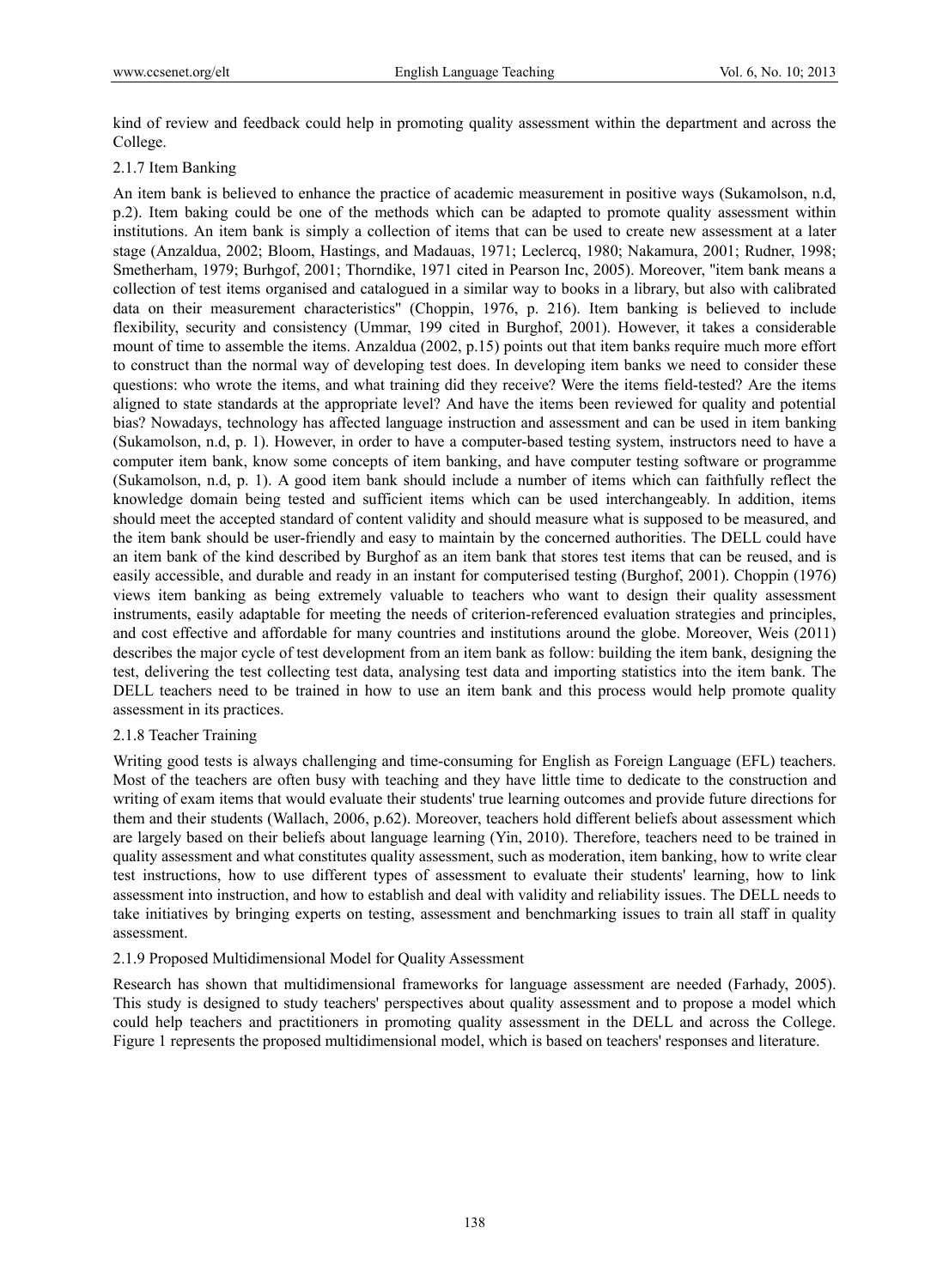

Figure 1. Proposed multi-dimensional quality assessment model

The model proposed in Figure 1 is based on the theories and teachers' views found in the relevant literature which underpin quality assessment and allow practitioners and teachers to develop their own assessment models and frameworks to fit their teaching and learning contexts. The paper argues that if this proposed model is perfectly and wisely operated in the DELL it may help to promote quality assessment.

# **3. Research Methodology**

This study is a descriptive study which aims to investigate the need for quality assessment in English Language programmes**.** Quantitative methodology is used. The study seeks to elicit teachers' views and understanding about their current assessment practices, what constitutes quality assessment, and how quality assessment can be achieved in the DELL. A questionnaire was designed to collect data from 37 EFL teachers in the DELL.

The questionnaire contains four parts, with the first three parts using a 3-point Likert scale starts from (agree to disagree), and the fourth part open ended (see Appendix A). The rationale behind the open-ended part of the questionnaire was to generate qualitative data to support the quantitative data which are elicited from the first three parts of the questionnaire. The questionnaire was validated through expert-validation, and then reworded and irrelevant items were taken out. Further, Cronbach's Alpha was used to calculate the questionnaire's internal reliability and items consistency and it was found to be .716. The participants in this study were 37 multi-nationality teachers who have been teaching EFL for a couple of years. The basis for selecting these people in this particular number (37) was a practical one. The questionnaire items were categories and were presented in graphs and tables. The quantitative data were analysed using some basic descriptive statistics as well as frequency and percentage, while qualitative data were analysed using themes that emerged and were relevant to the research questions.

#### **4. Results and Discussion**

This study attempts to explore teachers' views about current assessment practice, what constitutes quality assessment, the challenges involved in implementing quality assessment, and how quality assessment can be achieved. The findings are presented here in the form of both descriptive statistics (Tables 2-4) and graphs (Figures 2-4).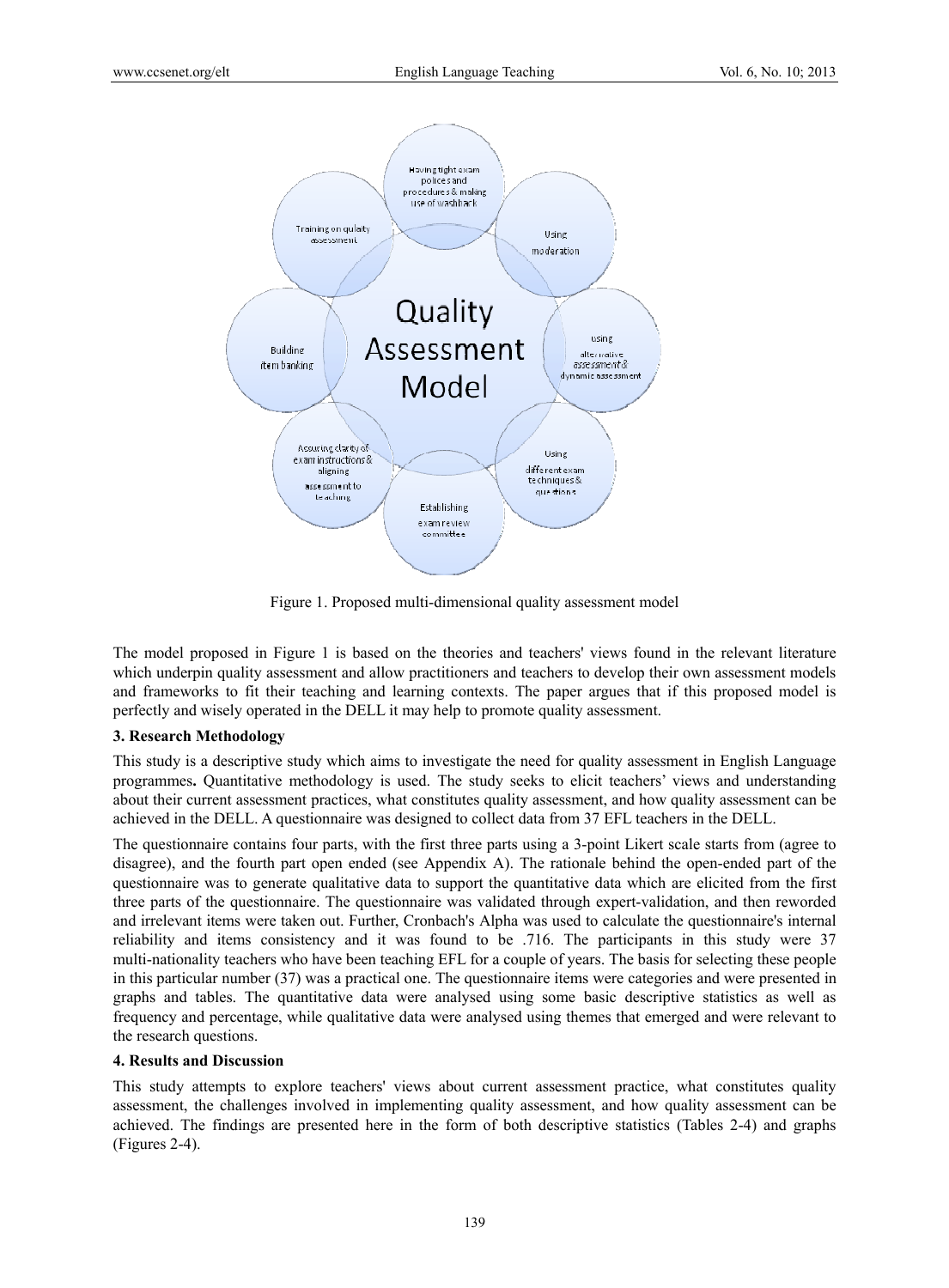| Questionnaire Item                                                             | М    | SD   | N  |
|--------------------------------------------------------------------------------|------|------|----|
| 1. Our current assessment practices are of high quality.                       | 2.35 | .676 | 37 |
| 2. Assessment quality in our department needs further improvement.             | 1.14 | .419 | 37 |
| 3. English Language teachers need to be trained in quality assessment issues.  | 1.28 | .566 | 36 |
| 4. Quality assessment shapes and aids quality teaching and learning.           | 1.19 | .467 | 36 |
| 5. Current assessment strategies need to be revised and updated.               | 1.62 | .442 | 37 |
| 6. Our current assessment practices consider the stipulated learning outcomes. | 197  | .654 | 36 |





Figure 2. Teachers' views about their current assessment practices

This graph in Figure 2 shows teachers' views with regard to the current assessment practices in the DELL. For question 1, whether the DELL's current assessment practices are of high quality or not, four teachers 'agreed', 16 teachers 'were not sure' and 17 teachers 'disagreed' with the statement. It is quite evident that a considerable number of teachers are not satisfied with the current assessment practices. Regarding question2, the vast majority of teachers (33) 'agreed' that assessment quality in the DELL needs further improvement, three teachers 'were not sure' and only one teacher 'disagreed'. It could be argued based on the teachers' responses that assessment quality is desperately needed. In this regard one teacher said: *''we need to convince our leadership to spend a lot of money on assessment'.* Another teacher claimed that: *''course descriptions don't include appropriate assessment tools''*. Concerning question 3, 28 teachers believed that English language teachers need to be trained in quality assessment issues, 6 teachers 'were not sure', and only two teachers 'disagreed' with the statement. This is in accord with Wallach (2006) who believes that most of the teachers are often busy with teaching and they have little time dedicated to the construction and writing of exam items that would evaluate their students' true learning outcomes and provide future directions for them and their students (p, 62). For question 4, the vast majority of teachers (30) believed that quality assessment shapes quality teaching, 5 teachers 'were not sure', and only one teacher 'disagreed'. As for question 5, 32 teachers 'agreed' that the current assessment strategies in the DELL current assessment strategies need to be revised and updated, four teachers 'were not sure' and only one teacher 'disagreed'. It is quite obvious that, according to teachers' perspectives, the current assessment practices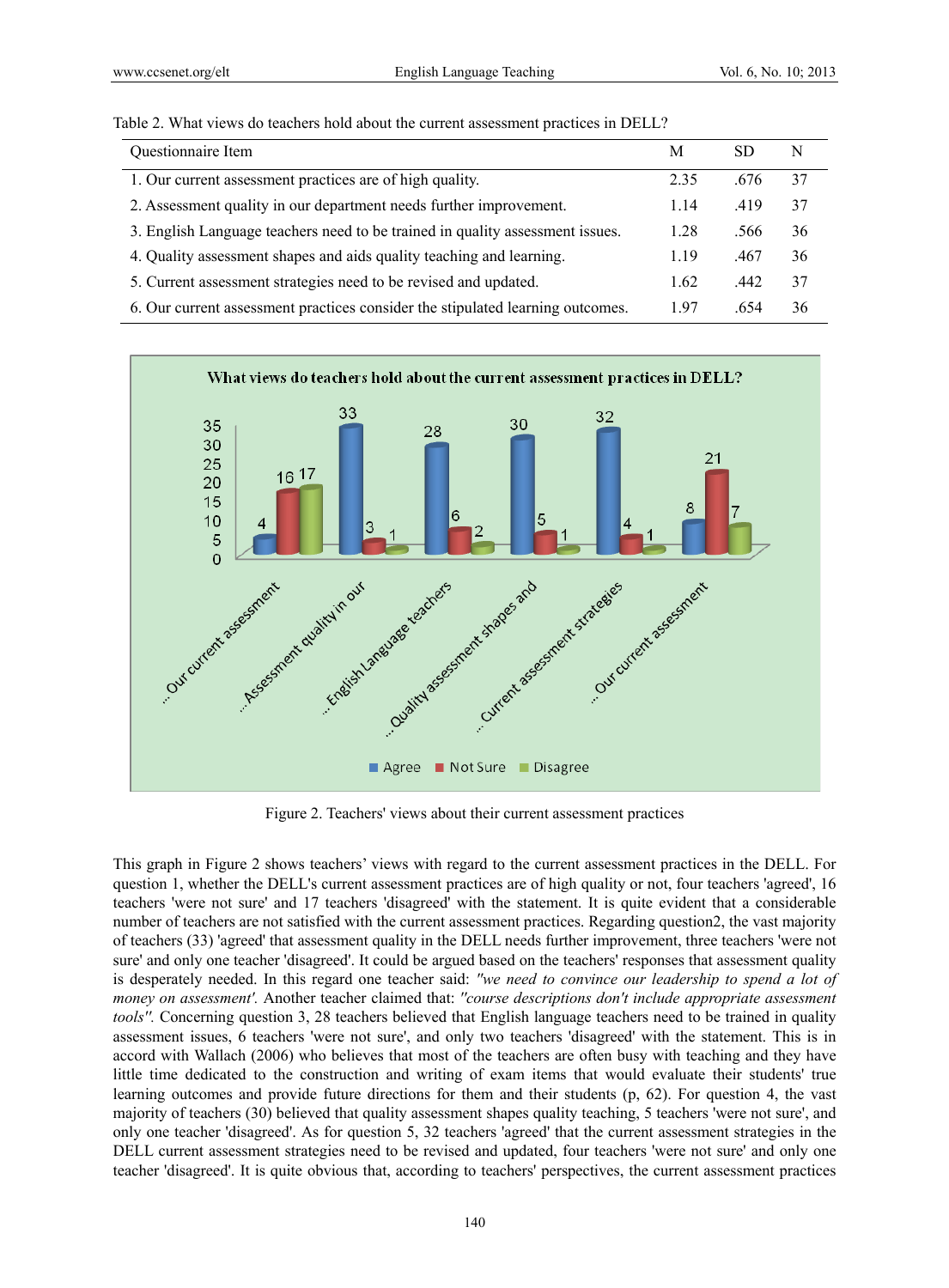in the DELL need further improvement. Regarding question 6, eight teachers believed that the current assessment practices consider the stipulated learning outcomes, 21 teachers 'were not sure', and only seven teachers 'disagreed' with the statement. It could be argued that quality assessment can be promoted when the assessment reflects and maps the actual prescribed learning outcomes.

Table 3. What constitutes quality assessment in an EFL context?

| Questionnaire Item                                                                                   | М    | SD   | N  |
|------------------------------------------------------------------------------------------------------|------|------|----|
| 7. Quality assessment takes into consideration students' levels.                                     | 1.38 | .681 | 37 |
| 8. Quality assessment considers students' cultural backgrounds.                                      | 1.51 | 692  | 37 |
| 9. Quality assessment is shaped by quality teaching.                                                 | 1 32 | .626 | 37 |
| 10. Different tools should be used for assessing students in order to promote<br>quality assessment. | 114  | 419  | 37 |



Figure 3. What constitutes quality assessment in an EFL context?

The graph in Figure 3 illustrates teachers' views about what constitutes quality assessment. Concering question 7, 27 teachers believed that quality assessment considers students' levels, six teachers 'were not sure' and only four teachers 'disagreed'. For question 8, 22 teachers 'agreed' that quality assessment should consider students' cultural backgrounds, 11 teachers 'were not sure', and only four teachers 'disagreed' with the statement. It could be argued that students' levels and cultural backgrounds are important aspects which need to be considered in quality assessment. Regarding question 9, whether quality assessment is shaped by quality teaching or not, 28 teachers 'agreed' that assessment should inform teaching, six teachers 'were not sure, and only 3 teachers 'disagreed'. As for question 10, the great majority of teachers believed that using different assessment tools could promote quality assessment, three teachers 'were not sure' and only one teacher 'disagreed' with the statement. This is consistent with Sadler's view about the importance of formative assessment in enabling teachers to use different tools (Sadler, 1989).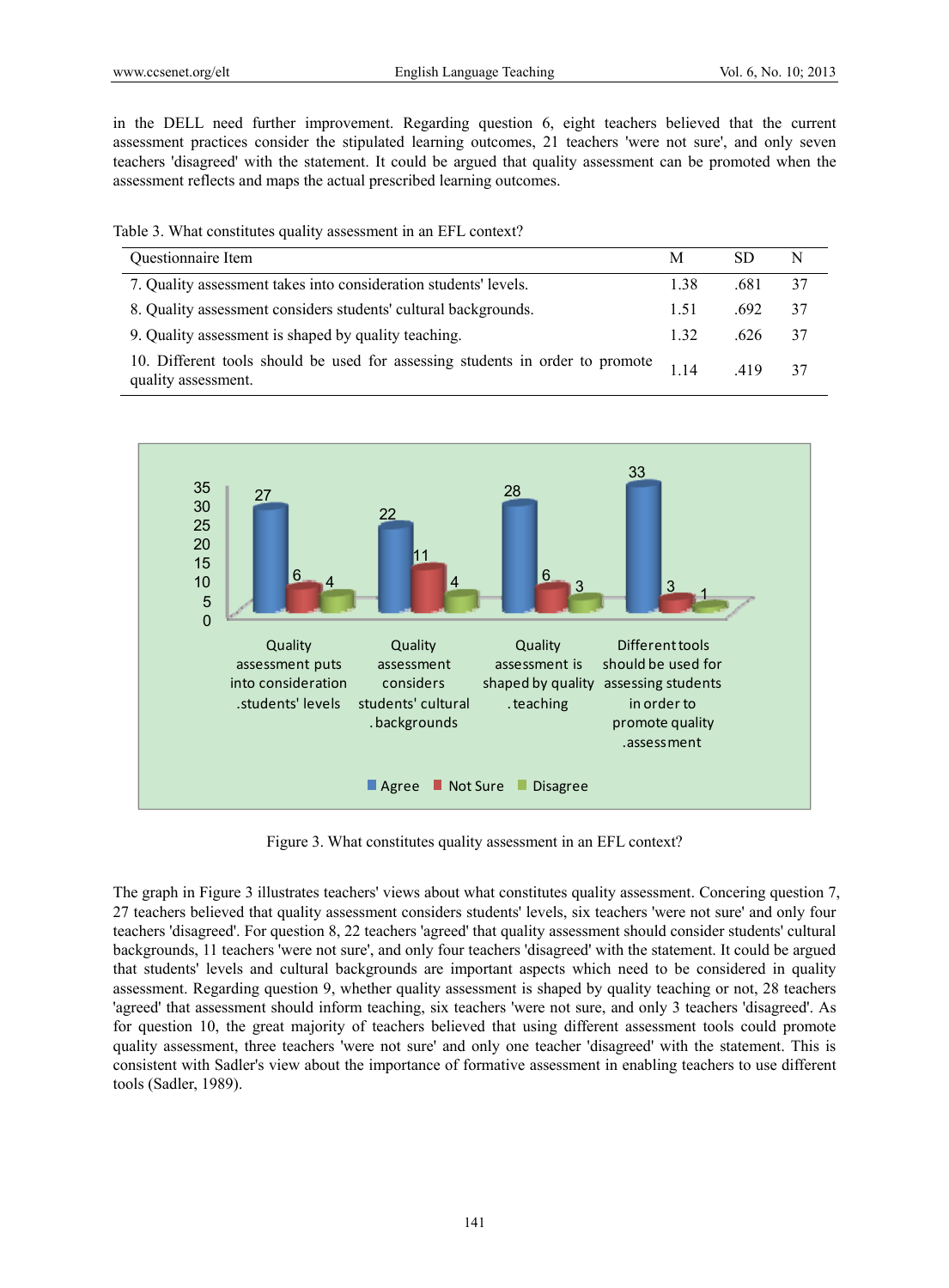Table 4. Quality assessment can be achieved by having/using...

| Questionnaire Item                                                                                 | M    | <b>SD</b> | N  |
|----------------------------------------------------------------------------------------------------|------|-----------|----|
| 11. Exam vetting committees for all programmes.                                                    | 1.38 | .594      | 37 |
| 12. Item banking.                                                                                  | 1.53 | .559      | 36 |
| 13. Regular training in quality assessment issues.                                                 | 1.32 | .579      | 37 |
| 14. Different types of moderation strategies.                                                      | 1.29 | .519      | 35 |
| 15. Assessment coordinators for each programme.                                                    | 1.41 | .599      | 37 |
| 16. Using different assessment tools such as quizzes, classroom participation,<br>portfolios, etc. | 1.05 | .329      | 37 |
| 17. Diversity in exam techniques and questions.                                                    | 1.00 | .000      | 37 |
| 18. Questions which discourage memorization.                                                       | 1.47 | .696      | 36 |
| 19. A link between assessment and teaching through washback.                                       | 1.25 | .439      | 36 |
| 20. Tight exam security policies and procedures.                                                   | 1.14 | .351      | 36 |
| 21. Students' views about the current assessment practices.                                        | 1.46 | .730      | 37 |
| 22. A unified assessment strategy across the College.                                              | 1.42 | .692      | 36 |
| 23. Concerns about validity, reliability and moderation issues.                                    | 1.11 | .393      | 37 |



Figure 4. Teachers' views on how quality assessment can be achieved

The graph in Figure 4 displays teachers' responses with regard to ways and strategies for achieving quality assessment. For question 11, whether establishing an exam review committee can help in promoting quality assessment or not, 25 teachers 'agreed' that it could help, 10 'were not sure', and only two teachers 'disagreed' with the statement. It is quite obvious that the majority of teachers are in favour of an exam vetting committee. Regarding question 12, which deals with the idea of building an item bank, 18 teachers 'agreed' with the idea, 17 'were not sure' whether it could help or not, and only one teacher 'disagreed'. Concerning question 13 which deals with the idea of having regular training on current trends of assessment, 27 teachers supported this idea, whereas eight teachers 'were not sure', and only two teachers 'disagreed' with the statement. In this regard, one teacher said: *''some inexperienced teachers need to be offered different courses in methodology and testing''.*  Another teacher said that they *''need to update courses and assessment techniques''*. Moreover in order to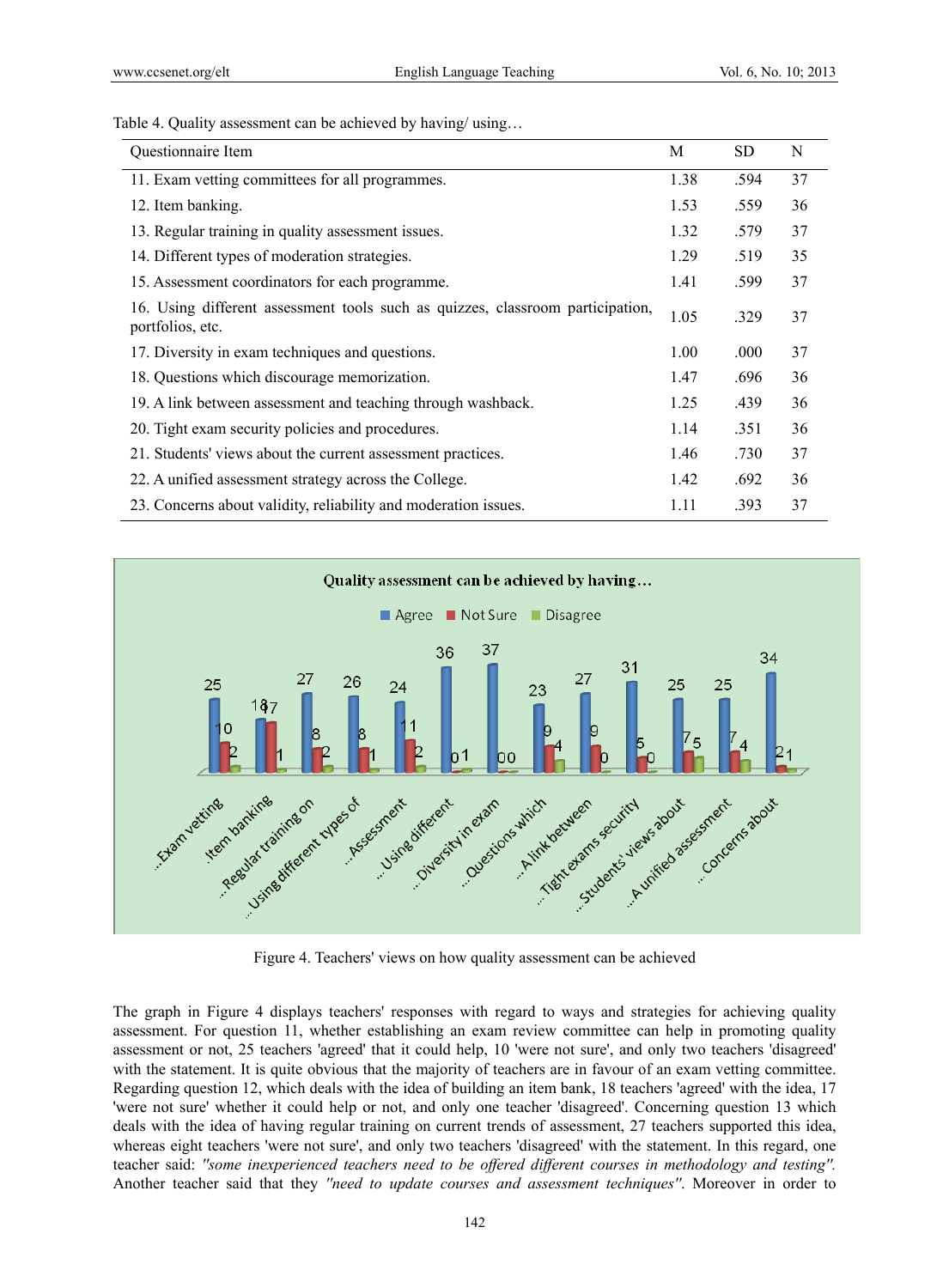improve assessment practices, a teacher said: *''foundation students should be tested on content validity, that is, from the course book for general English and academic skills. Exam papers should be moderated to eliminate inaccuracies''.* Furthermore, another said that*:''previous exams should be made available to new staff as a starting point''. Finally another teacher said:''investigation of the current practices through the involvement of teachers and students, as well as assessment practices that totally accord with international standard were necessary*". As for question 14, whether using different types of moderation strategies can help in achieving quality assessment, 26 teachers 'agreed' with the statement, eight 'were not sure', and only one teacher 'disagreed'. This is supported in the literature, specifically, by Maxwell and others; ''moderation is a key for developing consistency and comparability of assessment judgments across different teachers, classes, and schools'' (Maxwell 2002; and Wyatt-Smith et.al, 2010, p.61). Moderation is important because teachers and students usually have different interpretations of standards and it is possible for a teacher to have different interpretations of the same standards in different contexts (Sadler, 2009, cited in Connolly et al, 2012, p. 596). Consistency in teacher judgments can be achieved when teachers agree on the standard or grade awarded to a student's task (Sadler, 2009, cited in Connolly et al, 2012, p. 597). Regarding question 15, whether having assessment coordinators for each programme could help in sustaining quality assessment or not, 24 teachers 'agreed' that this could help, 11 teachers 'were not sure', and two teachers 'disagreed'. Concerning question 16, whether using alternative assessment tools such as quizzes, classroom participation, and portfolios can aid quality assessment or not, interestingly, all but one teacher (36) 'agreed' with this idea. This makes it quite evident that those teachers are in favour of alternative and formative assessment techniques, and this corroborates with the OAAA principles which support the idea of formative assessment and the literature which acknowledges that formative assessment is used to identify what students have learned, what they have not learned and where they are having difficulty, and that this can support the teaching-learning process (Gipps and Murphy, 1994, cited in Buhagiar, 2007). Regarding question 17, whether diversity in exam techniques and questions can help in fostering quality assessment or not, all teachers (37) 'agreed' with this statement. It is quite obvious that all the teachers believed that diversifying exam techniques and questions may help in promoting quality assessment practices. Concerning question 18, whether using questions which discourage memorisation can foster quality assessment or not, 23 teachers 'agreed', 9 'were not sure', and only 4 teachers 'disagreed'. As for question 19, if aligning assessment to teaching through washback could be one of the options for improving assessment quality, 27 teachers 'agreed', nine 'were not sure' whether it could help or not, and no one 'disagreed'. This is supported by the fact that quality assessment depends mostly on the impact of assessment on learning rather than the accuracy of assessment (Broadfoot, 1996, cited in Buhagiar, 2007). Regarding question 20, whether having tight exam security policies and procedures can aid quality assessment or not, 31 teachers 'agreed', five teachers 'were not sure' and no one 'disagreed'. As for question 21, whether considering students' views about the current assessment practices could help in promoting quality assessment or not, 25 teachers 'agreed', seven teachers 'were not sure', and 5 teachers 'disagreed'. Regarding question 22, which asks if the use of a unified assessment strategy across the College might help in quality assessment, 25 teachers 'agreed' that adapting this strategy might help, seven teachers 'were not sure', and only four teachers 'disagreed'. Finally, question 23 concerns the importance of validity, reliability and moderation issues in sustaining quality assessment, 34 teachers 'agreed' that such concerns were important, two teachers 'were not sure', and only one teacher 'disagreed'. This view is supported by Elliot (1995, cited in Joyner, 1997) who claims that in order sustain quality assessment teachers need to deal with assessment as a curriculum event by relating the assessment to the content taught in class and the way in which it was taught in class, otherwise assessment will not provide a true indication of student ability. Moreover, Buchman (1993) believes that when teachers serve as moderators they have the opportunity to broaden their perspectives, gain a greater understanding of examination procedures and thus enhance their professional judgement (p.176). Based on both the qualitative and quantitive findings from teachers' responses, the study concludes that the current assessment practices are far behind quality assessment according to teachers' perspectives and they need further improvements.

#### **5. Conclusions**

Certain conclusions can be drawn from this research which could help in improving assessment and instruction and thereby fostering quality assessment. However, this study has two obvious limitations which merit acknowledgement. For one, the scope of the study covers 37 teachers out of 64 and Department of English Language and Literature (DELL) only. Secondly, the findings of this study can illuminate only and cannot be generalised. The paper argues that quality assessment can be promoted through teachers' different views and beliefs about what constitutes quality assessment, and can be achieved.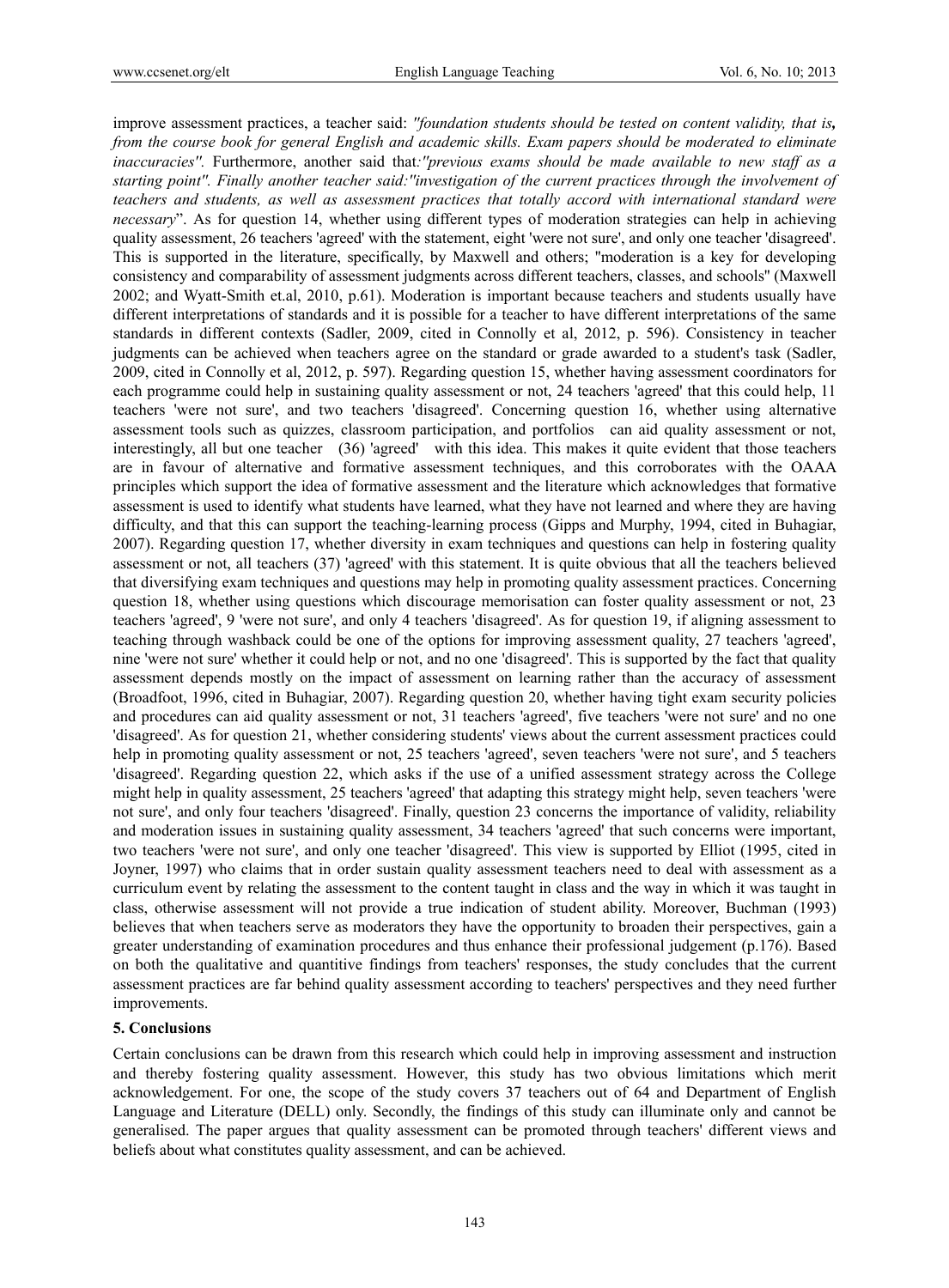#### **6. Pedagogical Implications, Recommendations and Limitations**

The study has pedagogical implications for improving assessment practices which could affect the teaching-learning process. The findings might help teachers, practitioners, and decision makers in adapting strategies such as moderation, building item banks, using different assessment tools, and training teachers in quality assessment, which might in turn lead to improvements in the quality of teaching and learning. Moreover, the DELL needs to integrate alternative assessment tools such as quizzes, classroom participation, and portfolios into its assessment mechanisms. In addition, using different moderation techniques, building item banking, training teachers on quality assessment, having different exam questions, considering students' views about current assessment practices, and having tight exam policies and procedures can help in attaining assessment practices. Thus, decision makers and teachers need to take all the above mentioned points into consideration in order to achieve quality assessment and quality teaching. This study has several limitations which merit consideration. First, the number of the participants is only (37) teachers which might be a sample which could impede the generalisation of the findings. Second, the scope of the study is limited to one college only; involving more colleges would give a clearer picture about what constitutes quality assessment. Third, the study relies heavily on a questionnaire, whereas using interviews or textual analysis would be a good approach for future studies and might yield more reliable and robust results and findings.

## **References**

- Adie, L. E., et al. (2012). Towards an understanding of teacher judgment in the context of social moderation. *Educational Review Journal, 64*(2), 223-240. http://dx.doi.org/10.1080/00131911.2011.598919
- Ali, M. (2011). Teachers' and students' perspectives on English language assessment in the secondary English language teaching (ELT) curriculum in Bangladesh. Unpublished MA Thesis, University of Canterbury, New Zealand. Retrieved April 14, 2013, from http://ir.canterbury.ac.nz/bitstream/10092/6497/1/thesis\_fulltext.pdf
- Anzaldua, R. M. (2002). Item banks: Where, why, and how. Paper presented at the  $25<sup>th</sup>$  annual meeting of the Southwest Educational Research Association, Austin, TX. Retrieved July 6, 2013, from http://www.eric.ed.gov/ERICdocs/dada/ericdocs2/conten\_stortage\_01/10000000b/80/0d/c8/e2.pdf
- Buchman, A. (1993). Policy into practice: Internal assessment at 16+: standardization and moderation procedures. *Educational Research Journal*, *35*(2), 172-279. http://dx.doi.org/10.1080/0013188930350206
- Buhagiar, M. A. (2007). Classroom assessment within the alternative assessment paradigm: Revisiting the territory. *Curriculum Journal, 18*(1), 39-56. http://dx.doi.org/10.1080/09585170701292174
- Burghof, K. L. (2001). Assembling an item-bank for computerized linear and adaptive testing in geography. *International Education Journal, 2*(4). Retrieved July 9, 2013, from http://ehlt.flinders.edu.au/education/iej/articles/v2n4/BURGHOF/PAPER.PDF
- Brown, H. D. (2004). *Language assessment: Principles and classroom practice.* White Plains, NY: Longman.
- Chisega, Negrila, A. M. (2011). Effective assessment within language courses*. Economics, Management, and Financial Studies Markets Journal, 6*(2), 735-741.
- Choppin, B. (1976). Developing item banking. Monitoring National Standards of Attainment in Schools (Ed.). Retrieved July 9, 2013, from http://www.rasch.org/memo76.pdf
- Connolly, S. (2012). Moderation and consistency of teacher judgment: Teachers' views. *British Educational research Journal, 38*(4), 593-614. http://dx.doi.org/10.1080/01411926.2011.569006
- Comer, M. (2011). Young adult literature and alternative assessment measure. *Theory into Practice Journal*, *50*(3), 239-246. http://dx.doi.org/10.1080/ 00405841.2011.584035
- Farhady, H. (2005*).* Language assessment: A linguametric perspective. *Language Assessment Quarterly, 2*(2), 147-164. http://dx.doi.org/10.1207/s15434311laq0202\_3
- Farhady, H. (1999). Ethics in language testing. *Moddaress Journal*, *3*(11). Retrieved July 10, 2013, from http://mpazhou.ir/wp-content/uploads/2011/11/Ethics-in-Language-Testing.pdf
- Farhady, H. (1999). Fundamental concepts in language testing 94 characteristics of language tests: Totaltest characteristics. *Roshd Foreign Language Teaching Journal, 2*(2/3), Tehran, Iran.
- Joyner, A. B. (1997). Quality control in alternative assessment. *Journal of Physical Education, Recreation Dance, 68*(7), 38-40. http://dx.doi.org/10.1080/07303084.1997.10604982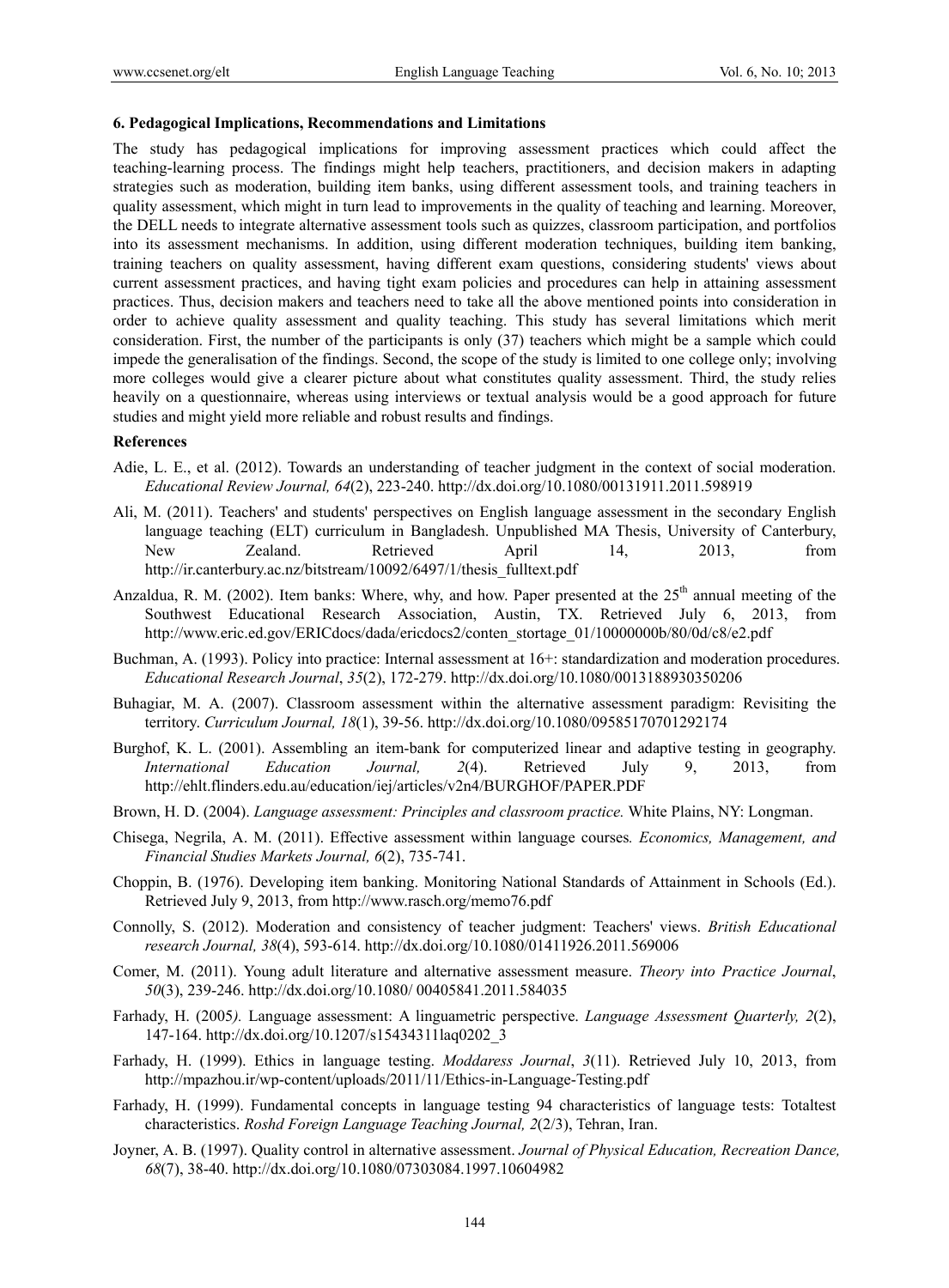- Leung, C. (2007). Dynamic assessment: Assessment for and as teaching? *Language Assessment Quarterly, 4*(3), 257-278. Retrieved July, 2013, from http://dx.doi.org/10.1080/15434300701481127
- Mackey, P. (2006). *Assessing young language learners.* New York: CUP.
- Lombardi, M. (2008). Making the grade: The role of assessment in authentic learning. In D. Oblinger (Ed.), *Educate learning initiative* (pp. 1-16). Retrieved June 12, 2013, from http://www.edu cause.edu
- Maxwell, G. (2006). Quality management of school-based assessments: Moderation of teacher judgments. Paper presented at the *32nd International Association of Educational Assessment Conference,* May, 21-26, in Singapore.
- Maxwell, G. (2002). Moderation of teacher judgments in student assessment. Discussion paper. Brisbane: Queen land School Curriculum Council.
- Pennycuick, D. (1991). Moderation of continuous assessment systems in developing countries. Compare. *A Journal of Comparative and International Education*, *21*(2), 145-152. http://dx.doi.org/10.1080/0305792910210204
- Inc. Pearson. (2005). Comparing standards-based item banks and pre-built tests for classroom assessment. Assessment Report. Retrieved July 9, 2013, from http://www.pearsonassessments.com/NR/rdonlyres/E4A8B6C7-6A62-4F52-9B68-pdf0498E5CC0B1/0/Ite mBanks
- O. A. A. A. (March, 2008). Quality Audit Manual Institutional Accreditation. Retrieved from http://www.inqaahe.
- Org. Salder, D. R. (1989). Formative assessment: Revisiting the territory. *Assessment in Education: Principles, Policy and Practice*, *5*(1), 77-85.
- Shohamy, E. (2001). Democratic assessment as an alternative. *Language Testing, 18*(4), 373. http://dx.doi.org/10.1177/026553220101800404
- Sukamolson, S. (n.d). Computerized test/item banking and computerized adaptive testing for teachers and lecturers. Retrieved May 9, 2013, from http://www.stc.arts.chula.ac.th/ITUA/Papers\_for\_ITUA\_Proceedings/Suphat2.pdf
- Stoynoff, S. (2012). Looking backward and forward at classroom-based language assessment. *ELT Journal, 66*(4), 523-532. http://dx.doi.org/10.1093/elt/ccs041
- Tan, K. H. K. (2012). How teachers understanding and use power in alternative assessment. *Education Research International Journal, 2012*. http://dx.doi.org/10.155/2012/382465
- Taras, M. (2010). Assessment-summative and formative-some theoretical reflections. *British Journal of Educational Studies, 53*(4), 466-478. http://dx.doi.org/10.111/j.1467-8527.2005.00307.x
- Taras, M. (2009). Summative assessment: the missing link for formative assessment. *Journal of Further and Higher Education, 33*(1), 57-69. http://dx.doi.org/10.1080/03098770802638671
- Wyatt, Smith, et al. (2010). The centrality of teachers' judgment practice in assessment: A study of standards in moderation. *Assessment in Education: Principles, Policy & Practice*, *17*(1), 59-75. http://dx.doi.org/10.1080/09695940903565610
- Wiggins, G. (1990). The case for authentic assessment. *Practical assessment, Research and Evaluation, 2*(2), 239-244. Retrieved July 7, 2013, from http://PAREoline.net/getvn.asp?v=2&n=2
- Wallach, P. M. et al. (2006). Use of a committee review process to improve the quality of course examinations. *Advances in Health Sciences Education, 11,* 61-68. http://dx.doi.org/10.1007/s10549-004-7515-8
- Weiss, D. J. (2011). Item banking, test development, and test delivery. Department of Psychology, University of Minnesota. Retrieved July 9, 2013, from http://www.assess.com/docs/Weiss\_Handbook\_Chapter.pdf
- Yin, M. (2010). Understanding classroom language assessment through teacher thinking research. *Language Assessment Quarterly*, *7*(2), 175-194. http://dx.doi.org/10.1080/15434300903447736

## **Appendices**

#### *Appendix (A)*

Teachers' Questionnaire

This questionnaire intends to investigate the need for quality assessment in English Language programmes**.** The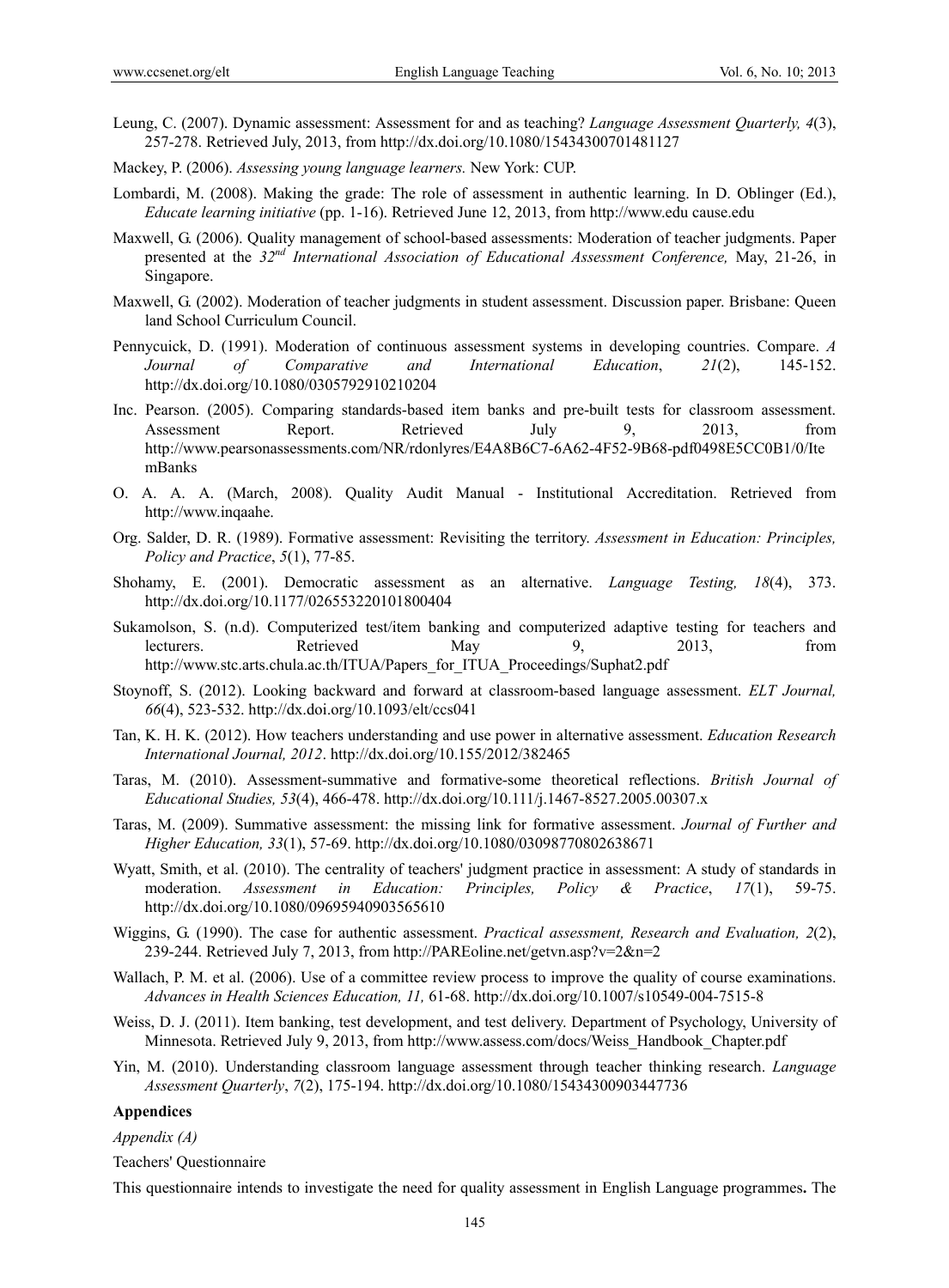questionnaire seeks to elicit your views and understanding about your current assessment practices, what makes quality assessment, and how can quality assessment be achieved. I hope you will be kind enough to answer all the questions to the best of your knowledge and ability to help us create a quality assessment model. You may be assured that your responses will be regarded as confidential information and will be used only for research purposes.

|                                                 | A. What views do teachers hold about the current assessment practices in DELL?                       |       |                |                  |
|-------------------------------------------------|------------------------------------------------------------------------------------------------------|-------|----------------|------------------|
| N <sub>0</sub>                                  | Statement                                                                                            | Agree | Not Sure       | Disagree         |
| 1.                                              | Our current assessment practices are of high quality.                                                | 4     | 16             | 17               |
| 2.                                              | Assessment quality in our department needs further improvement.                                      | 33    | 3              | $\mathbf{1}$     |
| 3 <sub>1</sub>                                  | English Language teachers need to be trained on quality assessment<br>issues.                        | 28    | 6              | 2                |
| 4.                                              | Quality assessment shapes and aids quality teaching and learning.                                    | 30    | 5              | $\mathbf{1}$     |
| 5.                                              | Current assessment strategies need to be revised and up-dated.                                       | 32    | $\overline{4}$ | $\mathbf{1}$     |
| 6.                                              | Our current assessment practices consider the stipulated learning<br>outcomes.                       | 8     | 21             | 7                |
|                                                 | B. What makes quality assessment in an EFL context?                                                  | Agree | Not sure       | Disagree         |
| 7.                                              | Quality assessment puts into consideration students' levels.                                         | 27    | 6              | $\overline{4}$   |
| 8.                                              | Quality assessment considers students' cultural backgrounds.                                         | 22    | 11             | $\overline{4}$   |
| 9.                                              | Quality assessment is shaped by quality teaching.                                                    | 28    | 6              | 3                |
| 10.                                             | Different tools should be used for assessing students in order to promote<br>quality assessment.     | 33    | $\mathfrak{Z}$ | 1                |
| C. Quality assessment can be achieved by having |                                                                                                      | Agree | Not sure       | Disagree         |
| 11.                                             | Exam vetting committees for all programmes.                                                          | 25    | 10             | $\overline{2}$   |
| 12.                                             | Item banking.                                                                                        | 18    | 17             | $\mathbf{1}$     |
| 13.                                             | Regular training on quality assessment issues.                                                       | 27    | 8              | $\overline{2}$   |
| 14.                                             | Using different types of moderation strategies.                                                      | 26    | 8              | $\mathbf{1}$     |
| 15.                                             | Assessment coordinators for each programme.                                                          | 24    | 11             | 2                |
| 16.                                             | different assessment tools such as quizzes,<br>Using<br>classroom<br>participation, portfolios, etc. | 36    | $\mathbf{0}$   | 1                |
| 17.                                             | Diversity in exam techniques and questions.                                                          | 37    | $\theta$       | $\theta$         |
| 18.                                             | Questions which discourage memorization.                                                             | 23    | 9              | $\overline{4}$   |
| 19.                                             | A link between assessment and teaching through washback.                                             | 27    | 9              | $\theta$         |
| 20.                                             | Tight exams security policies and procedures.                                                        | 31    | 5              | $\boldsymbol{0}$ |
| 21.                                             | Students' views about the current assessment practices.                                              | 25    |                | 5                |
| 22.                                             | A unified assessment strategy across college.                                                        | 25    | $\overline{7}$ | $\overline{4}$   |
| 23.                                             | Concerns about validity, reliability and moderation issues.                                          | 34    | $\overline{2}$ | $\mathbf{1}$     |
| 24.                                             | In your opinion, what are the possible challenges for implementing quality assessment?               |       |                |                  |
| 25.                                             | In your opinion, how can the current assessment practices be improved?                               |       |                |                  |

Thank You for Your Cooperation!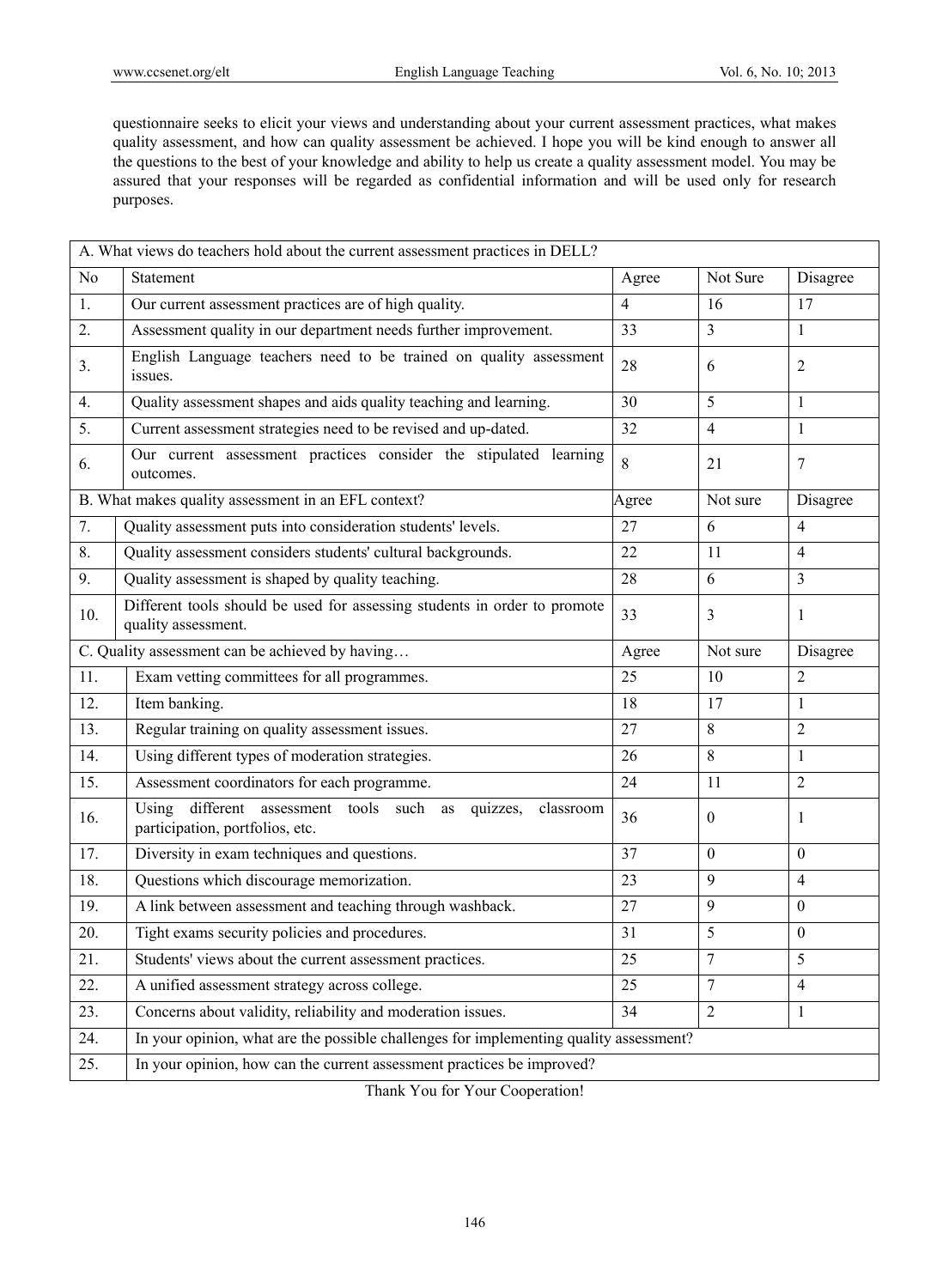# *Appendix (B)*

# Qualitative data

|                | Q1. In your opinion, what are the possible challenges for implementing quality assessment?                                   |
|----------------|------------------------------------------------------------------------------------------------------------------------------|
| 1              | -The lacks of a culture of QA .we need to launch a campaign of awareness. Moreover, it has to be practiced<br>on all levels. |
| $\overline{2}$ | -Integrity of the assessor, reducingopportunities for plagiarism.                                                            |
| 3              | (Empty)                                                                                                                      |
| 4              | (Empty)                                                                                                                      |
| 5              | (Inedible)                                                                                                                   |
| 6              | (Empty)                                                                                                                      |
| 7              | (Empty)                                                                                                                      |
| $\,$ 8 $\,$    | -Lack of leasing between teachers who teach the some courses.                                                                |
| 9              | (Inedible)                                                                                                                   |
|                | - Quality instructors who have studied assessment.                                                                           |
| 10             | - Protesting students if assessment is too rigorous.                                                                         |
|                |                                                                                                                              |
| 11             | -The exams should be regularly modified andupdated.                                                                          |
|                | -Teachers without knowledge of assessment practice                                                                           |
| 12             | -Course descriptions which do not include appropriate assessment tools.                                                      |
|                | -Some inexperienced teachers need to offerdifference courses in methodology and testing.                                     |
| 13             |                                                                                                                              |
|                |                                                                                                                              |
| 14             | -The innate nature of some student to cheat.                                                                                 |
| 15             | (Inedible)                                                                                                                   |
| 16             | Entrenched ideas. Some staff has different experience in quality assessment.                                                 |
|                |                                                                                                                              |
| $17\,$         | -Consistency continuous assessment not too many written exam                                                                 |
| 18             | -Convincing our leadership that we spend for too muchonassessment.                                                           |
| 19             | -Consistency of staff and procedures                                                                                         |
| 20             | (Empty)                                                                                                                      |
| 21             | -The assessment are created by the same sources that are the primary text book, we use in teaching.                          |
| 22             | -Criteria                                                                                                                    |
| 23             | (Inedible)                                                                                                                   |
| 24             | -The single biggest issue is the suitability/ experience of exam writers                                                     |